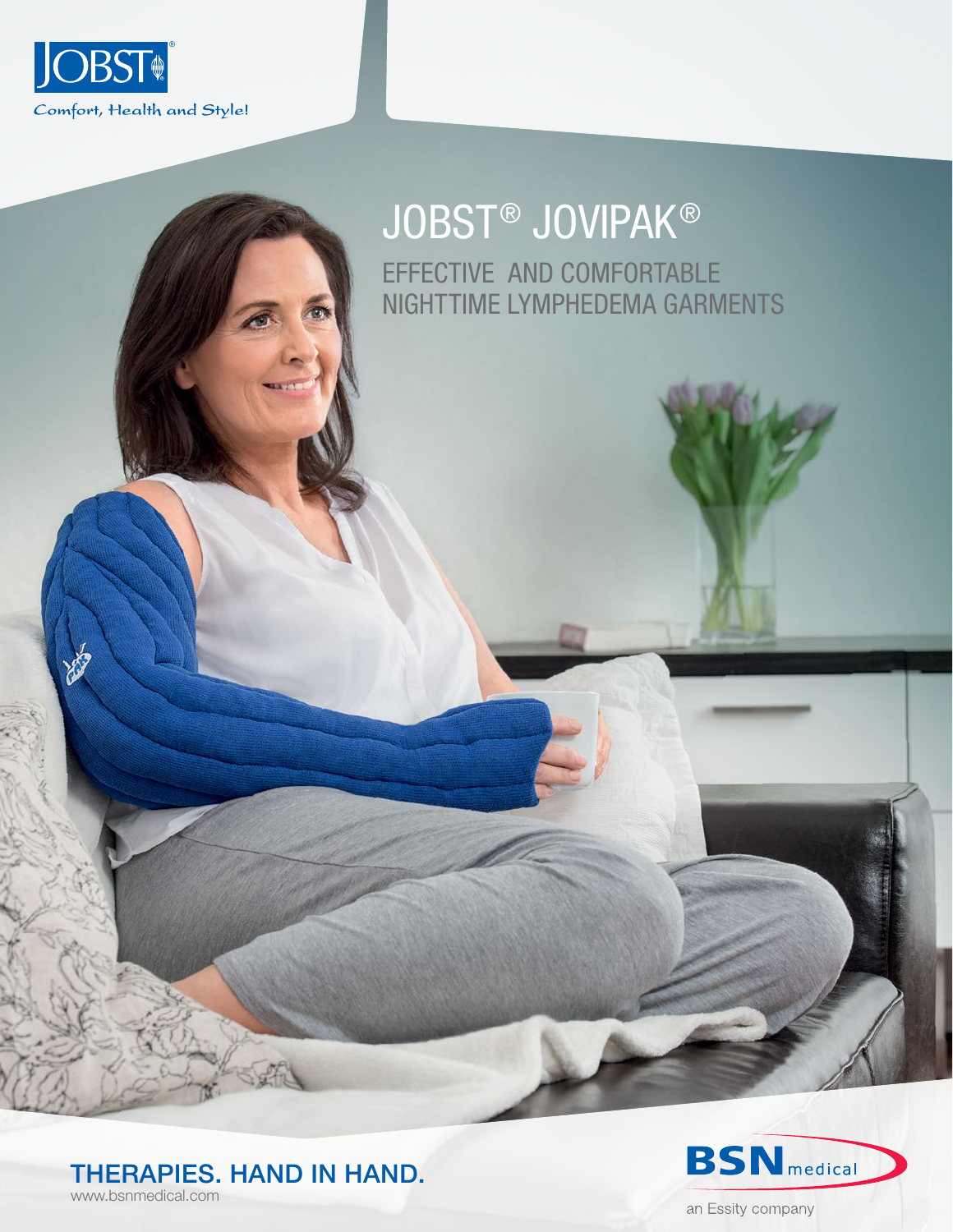## CONTINUUM OF CARE WITH NIGHTTIME COMPRESSION GARMENTS

### HELPING PATIENTS MANAGE LYMPHEDEMA INDEPENDENTLY

Patients with lymphedema may experience fluctuations in swelling overnight, which are associated with discomfort and restless sleep. While compression bandages represent an effective solution to manage edema during the night, self-bandaging requires practice and can be demanding for some patients.

Easy to don and care for, JOBST® JoViPak® garments help empower patients to more easily gain control over edema at night.

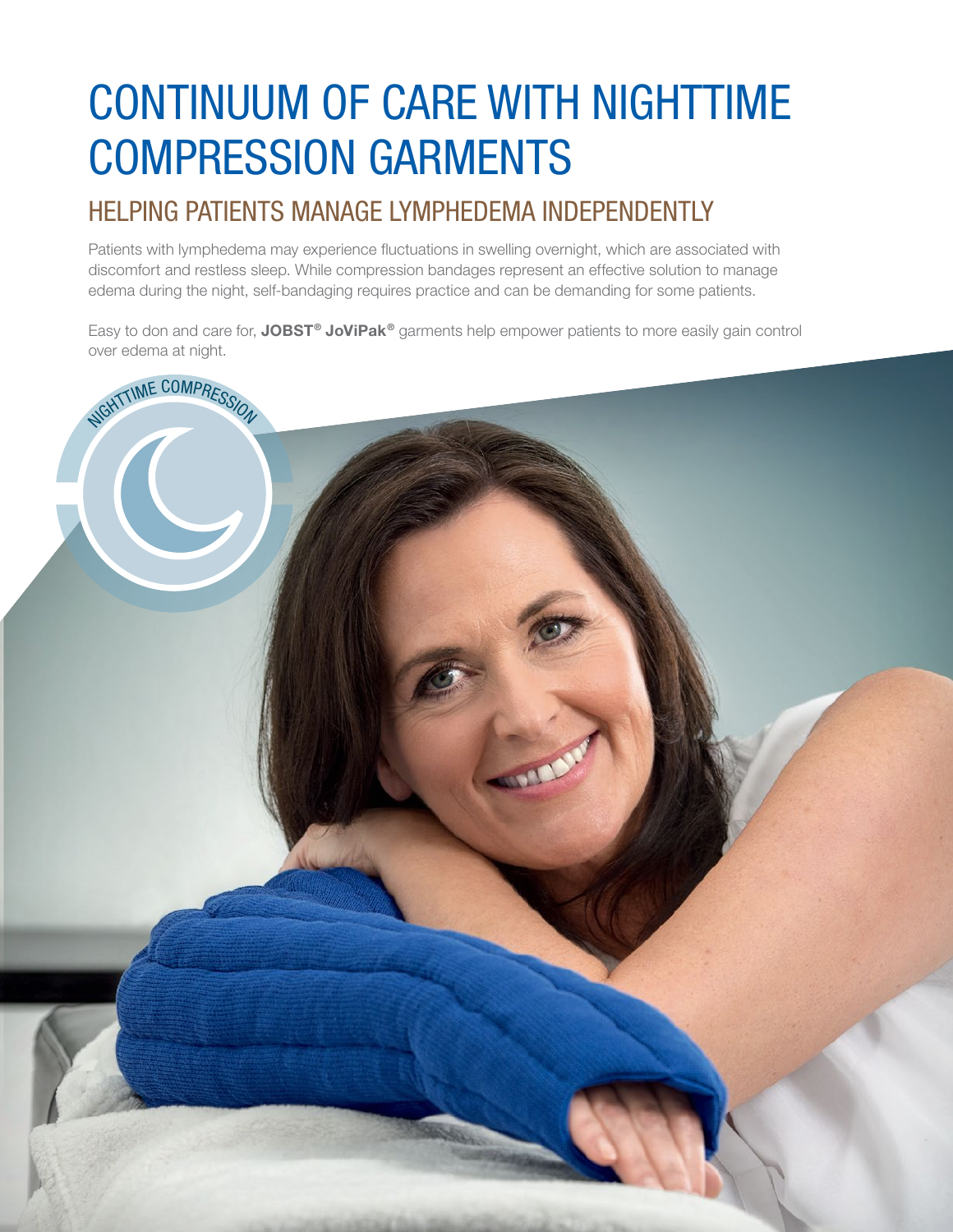## JOBST® & JOVIPAK®

### PROVIDE BEST-IN-CLASS THERAPY SOLUTIONS FOR LYMPHEDEMA

The management of lymphedema can be challenging, both for patients and therapists. **BSN medical** offers several customized solutions to meet the individual's needs. Optimal therapeutic results can be achieved from using JOBST® medical compression garments, bandages and wraps, and skin and wound care products.

With over 60 years of expertise in compression therapy and its patient-centered philosophy, JOBST<sup>®</sup> products are the gold standard in lymphedema management.

With the integration of JoViPak® products into the JOBST® portfolio, JOBST® is providing additional effective 'tools' to help patients live their lives as independently as possible.

JoViPak<sup>®</sup> products were developed by renowned lymphedema therapist, educator, and cancer survivor, JoAnn Rovig. They are used in the management of edema and lymphedema, and are complimentary devices used in wound care, post-surgical procedures, and sports therapy for edema.

FITTED

TO YOUR LIFESTYLE TO YOUR THERAPY TO YOUR EVERY DAY AND NIGHT

FOR LIFE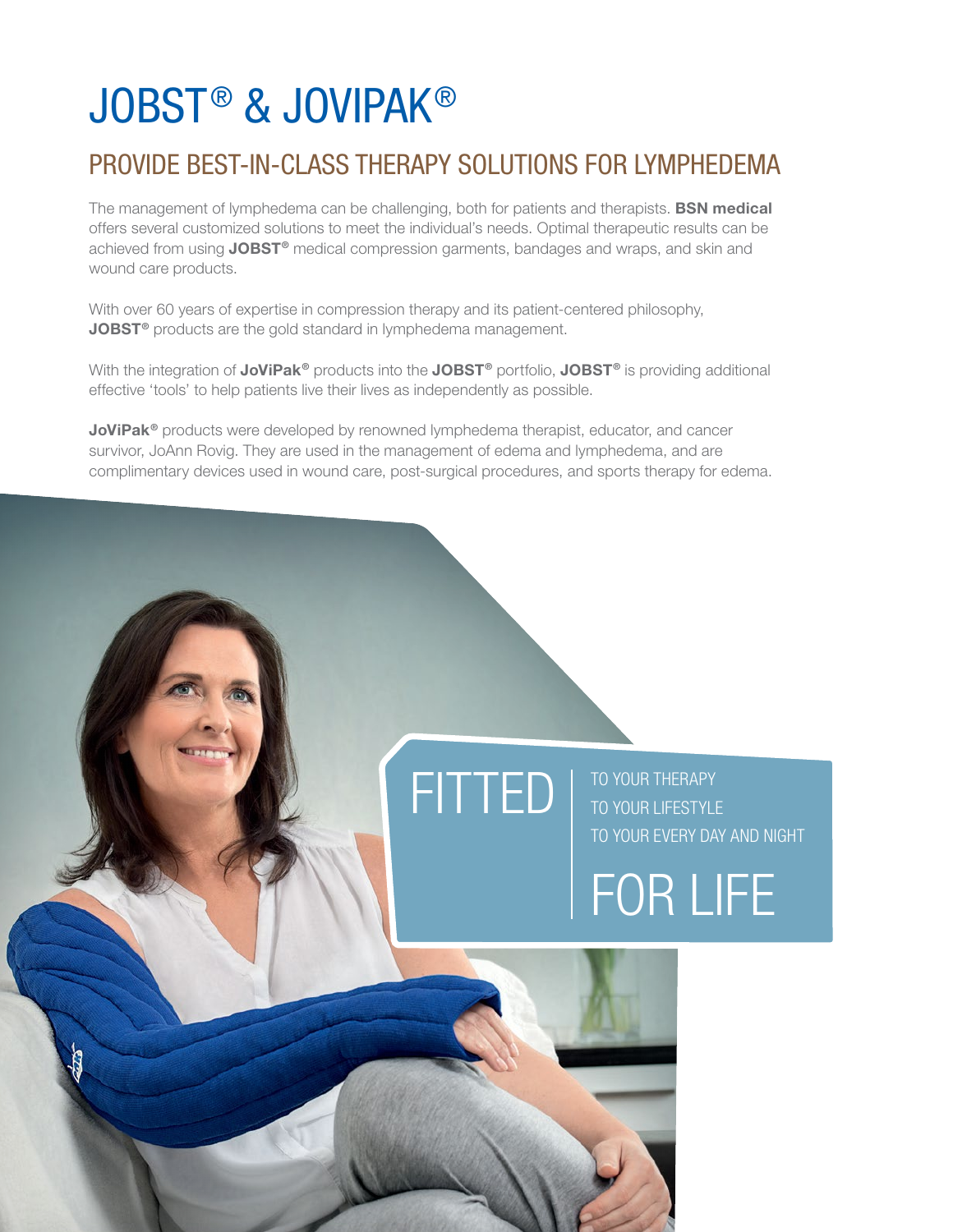# TOTAL BODY SOLUTIONS

### COMPRESSION WHERE YOU NEED IT WITH JOBST® JOVIPAK®

JOBST<sup>®</sup> JoViPak<sup>®</sup> garments offer easy-to-use alternatives to nighttime compression bandaging. These foam-filled garments provide pressure into the tissue and, with the recommended JoViJacket™, provide additional compression for optimal therapeutic results.

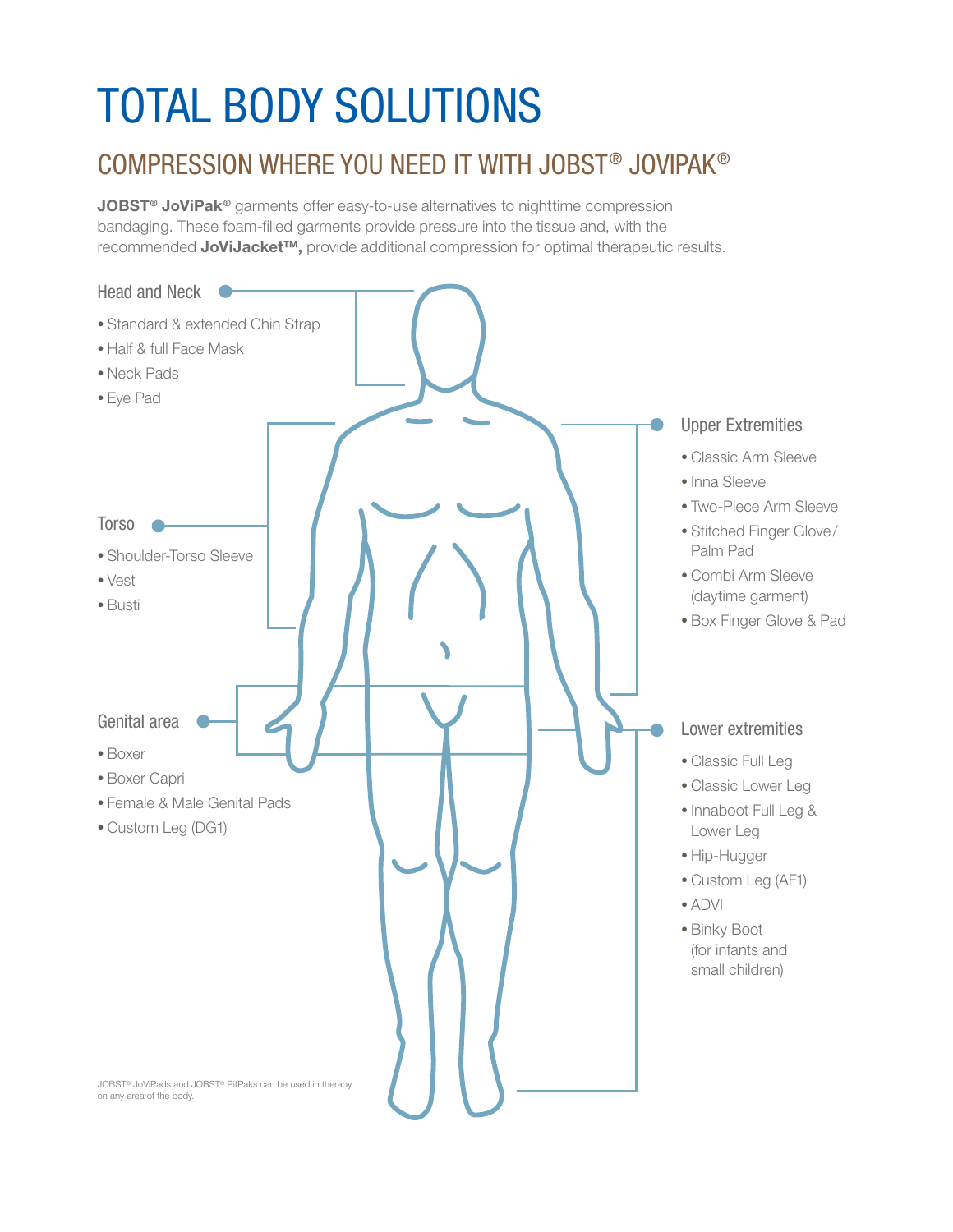# UNIQUE FEATURES AND BENEFITS



• For comfortable wearing

The Polartec<sup>®</sup> Power Dry<sup>®</sup> fabric is also available in silkweight, a thinner version which is ideal for low profile slimline garments. Silkweight is often recommended for patients having donning and doffing issues.

Garments made of **Organic Cotton/Lycra**® may be a better choice for patients with a skin sensitivity to polyester, and for products with **Velcro®** closures as Velcro® closures will snag the **Polartec® Power Dry®** fabric.